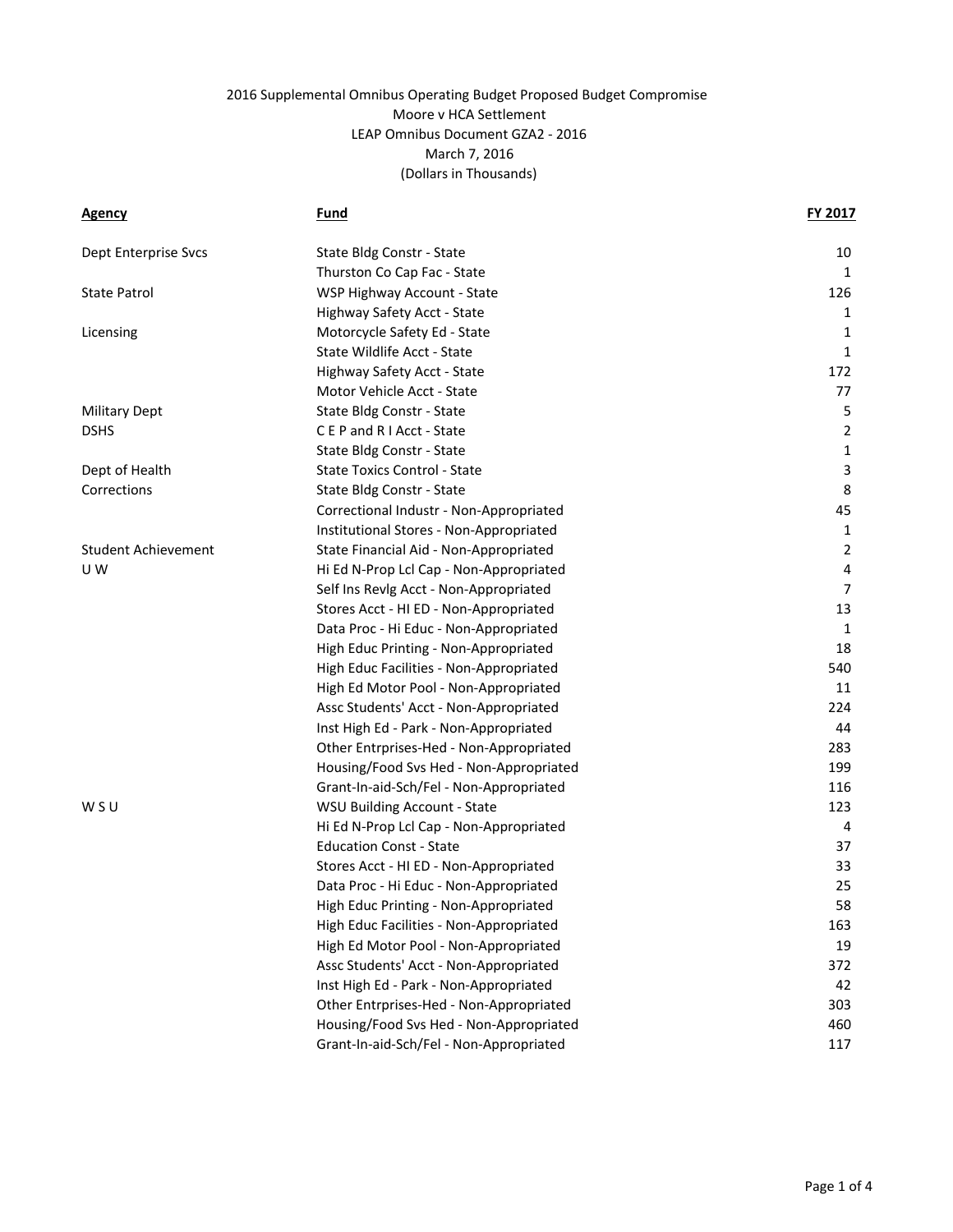| <u>Agency</u> | Fund                                    | FY 2017        |
|---------------|-----------------------------------------|----------------|
| E W U         | State Bldg Constr - State               | 4              |
|               | <b>EWU Capital Projects - State</b>     | $\overline{2}$ |
|               | <b>Education Const - State</b>          | $\mathbf{1}$   |
|               | High Educ Printing - Non-Appropriated   | $\overline{7}$ |
|               | High Educ Facilities - Non-Appropriated | 43             |
|               | High Ed Motor Pool - Non-Appropriated   | 3              |
|               | Assc Students' Acct - Non-Appropriated  | 29             |
|               | Higher Educ Bookstor - Non-Appropriated | 22             |
|               | Inst High Ed - Park - Non-Appropriated  | 9              |
|               | Other Entrprises-Hed - Non-Appropriated | 1              |
|               | Housing/Food Svs Hed - Non-Appropriated | 120            |
| C W U         | <b>CWU Capital Projects - State</b>     | 11             |
|               | <b>Education Const - State</b>          | 13             |
|               | Stores Acct - HI ED - Non-Appropriated  | 8              |
|               | High Educ Printing - Non-Appropriated   | 5              |
|               | High Educ Facilities - Non-Appropriated | 39             |
|               | High Ed Motor Pool - Non-Appropriated   | 2              |
|               | Assc Students' Acct - Non-Appropriated  | 48             |
|               | Higher Educ Bookstor - Non-Appropriated | 13             |
|               | Inst High Ed - Park - Non-Appropriated  | 7              |
|               | Housing/Food Svs Hed - Non-Appropriated | 93             |
| TESC          | <b>TESC Capital Project - State</b>     | 8              |
|               | High Educ Printing - Non-Appropriated   | 4              |
|               | High Educ Facilities - Non-Appropriated | 85             |
|               | High Ed Motor Pool - Non-Appropriated   | 4              |
|               | Assc Students' Acct - Non-Appropriated  | 56             |
|               | Higher Educ Bookstor - Non-Appropriated | 16             |
|               | Inst High Ed - Park - Non-Appropriated  | 11             |
|               | Housing/Food Svs Hed - Non-Appropriated | 34             |
| w w u         | WWU Capital Projects - State            | 11             |
|               | <b>Education Const - State</b>          | 8              |
|               | Stores Acct - HI ED - Non-Appropriated  | $\mathbf{1}$   |
|               | Data Proc - Hi Educ - Non-Appropriated  | 1              |
|               | High Educ Printing - Non-Appropriated   | 9              |
|               | High Educ Facilities - Non-Appropriated | 57             |
|               | Assc Students' Acct - Non-Appropriated  | 14             |
|               | Higher Educ Bookstor - Non-Appropriated | 10             |
|               | Inst High Ed - Park - Non-Appropriated  | 11             |
|               | Other Entrprises-Hed - Non-Appropriated | 20             |
|               | Housing/Food Svs Hed - Non-Appropriated | 49             |
|               | Grant-In-aid-Sch/Fel - Non-Appropriated | 1              |
|               | Higher Ed Work Study - Non-Appropriated | 1              |
|               |                                         |                |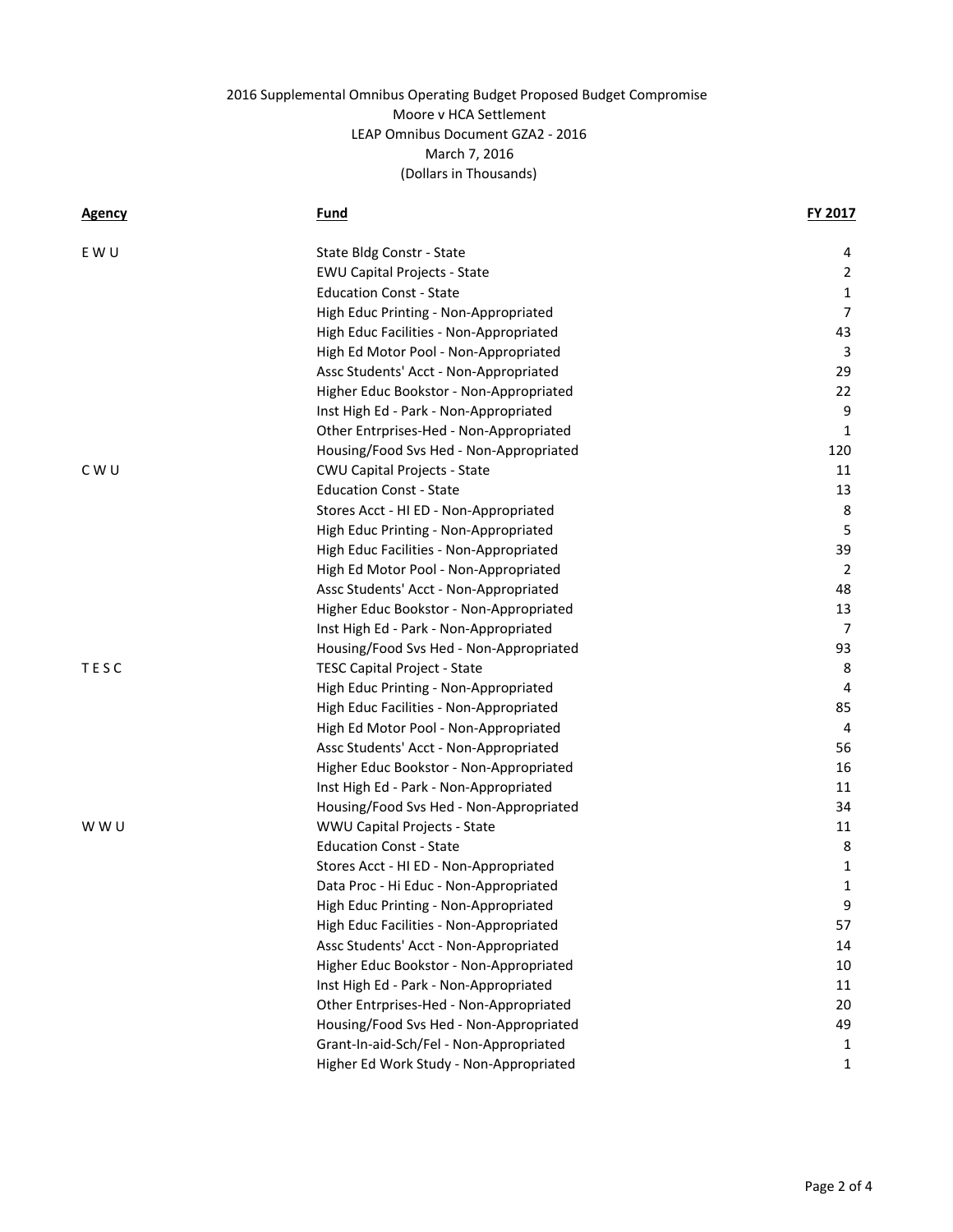| <b>Agency</b>          | Fund                                  | FY 2017        |
|------------------------|---------------------------------------|----------------|
| Dept of Transportation | Aeronautics - State                   | 3              |
|                        | PS Cap Construction - State           | 30             |
|                        | HOT Lanes Op Acct - State             | 1              |
|                        | Transpo Partner Acct - State          | 136            |
|                        | Highway Safety Acct - State           | 2              |
|                        | Motor Vehicle Acct - State            | 993            |
|                        | Puget Sd Ferry Oper - State           | 375            |
|                        | SR 520 Corridor Acct - State          | 19             |
|                        | Special Category C - State            | 2              |
|                        | Multimodal Acct - State               | 26             |
|                        | Tacoma Narrows Toll - State           | 5              |
|                        | Transp 2003 (Nickel) - State          | 89             |
| Dept of Ecology        | State Bldg Constr - State             | 2              |
|                        | Col Rvr Basin Water - State           | 1              |
|                        | Site Closure Account - State          | 1              |
|                        | Cleanup Settlement - State            | 1              |
|                        | State Toxics Control - State          | 106            |
|                        | Local Toxics Control - State          | $\overline{7}$ |
|                        | Environ Legacy Stwd - State           | 2              |
|                        | Water Pollution Ctrl - State          | 3              |
| Parks & Rec Comm       | State Bldg Constr - State             | 95             |
|                        | Motor Vehicle Acct - State            | 1              |
|                        | <b>Recreation Resources - State</b>   | 26             |
|                        | NOVA Program Account - State          | 25             |
| Fish & Wildlife        | State Bldg Constr - State             | 83             |
|                        | <b>Environ Legacy Stwd - State</b>    | 1              |
|                        | <b>Recreation Resources - State</b>   | 2              |
| <b>DNR</b>             | State Bldg Constr - State             | 18             |
|                        | Environ Legacy Stwd - State           | 1              |
|                        | NOVA Program Account - State          | 1              |
|                        | Nat Res Equip Acct - Non-Appropriated | 34             |
| Agriculture            | Motor Vehicle Acct - State            | 3              |
|                        | <b>State Toxics Control - State</b>   | 11             |